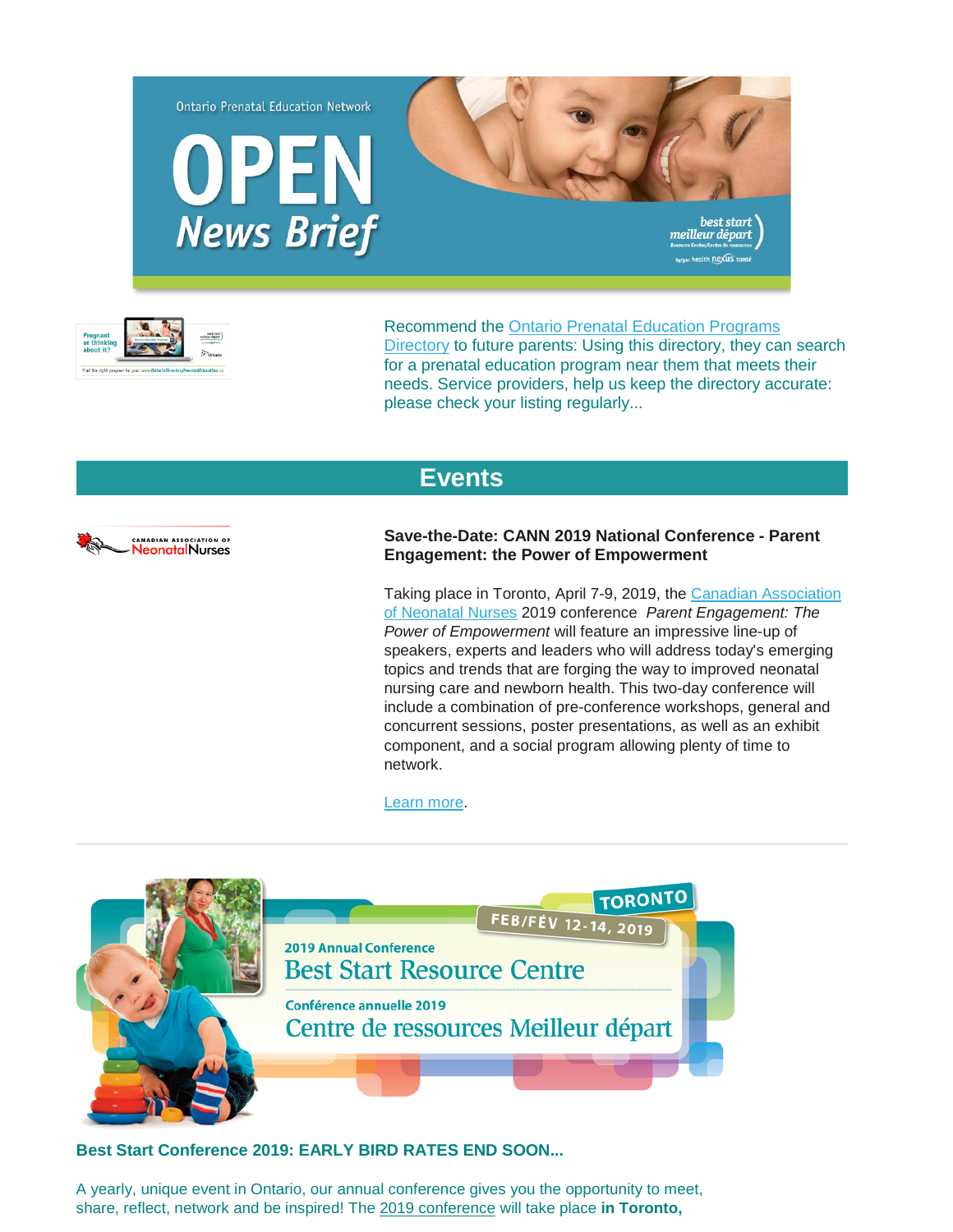#### **February 12-14, 2019**.

Of particular interest to OPEN subscribers, note:

- *Indigenous Midwifery: Reclaiming the Ceremony of Birth*, a fascinating 2h workshop by Ellen Kanika Tsi Tsa Blais.
- *Supporting Persons with Perinatal Depression: Practice Recommendations from the Registered Nurses' Association of Ontario's Revised Best Practice Guideline*, a 90 min workshop by Katherine Wallace and Angela Bowen.
- *Breastfeeding for the Non-Medical Professional*: the perfect workshop for you if you work with breastfeeding parents and/or children, are not quite a breastfeeding expert but still wish to support them, by Michelle Buckner.
- *From Fact to Fun: Interactive ideas to keep participants engaged*, by Stefanie Antunes and Jennifer Rogers.

Visit [the bilingual website](http://en.beststart.org/2019-Conference) regularly to learn more and register!

# **[News](http://)**



#### **New Hydrocephalus Canada Website: Mybrainwaves.ca**

Hydrocephalus Canada is dedicated to empowering those living with hydrocephalus and spina bifida (H&SB) to experience the best life possible. Their website recently got a new look [MyBrainWaves.ca](http://r20.rs6.net/tn.jsp?f=001DxmY7biBxVSUCB5gNZ7oMPy_uiGy9csaylavL4ybqsS2iddmUBxDWTbGahtDq06eJQSnbKbvXGR6JD9rOz8kQiqThTfVG9D7h6zKAUWztnTi1QLUImriFW0om1o0DIz9nFew9oueTTOGHI3tKIiDAw==&c=tUVsbF0_Kgjj_wmTIrhwEYdKq3OAeU8WLTwhi9mCbYfu9DyqDKDvBg==&ch=onkx19xr5l4deDAII2I7u4qBmOasgaBLeArKp291DY_iPRlC6GXTmA==) is now the best source of information for parents on H&SB including:

- An overview of the brain and how it is affected by H&SB.
- The programs, services and events across the country.
- Connecting families affected by spina bifida with their very own support team.
- How everyone can get involved to help others.

## **New Canadian Paediatric Society Statement: Facilitating Discharge from Hospital of the Healthy Term Infant**

The Canadian Paediatric Society published a statement about facilitating discharge from hospital of the healthy term infant. This statement provides guidance for health care providers to ensure the safe discharge of healthy term infants who are born in hospital and who are ≥37 weeks' gestational age. Hospital care for mothers and infants should be family-centred, with healthy mothers and infants remaining together and going home at the same time. The specific length of stay for newborn infants depends on the health of their mother, infant health and stability, the mother's ability to care for her infant, support at home, and access to follow-up care. Many mother–infant dyads are ready to go home 24 h after birth. Parent or guardian education and assessment of discharge readiness are important components of discharge planning. Each infant must have an appropriate discharge plan, including identification of the infant's primary health care provider and assessment by a health care provider 24 h to 72 h after discharge.

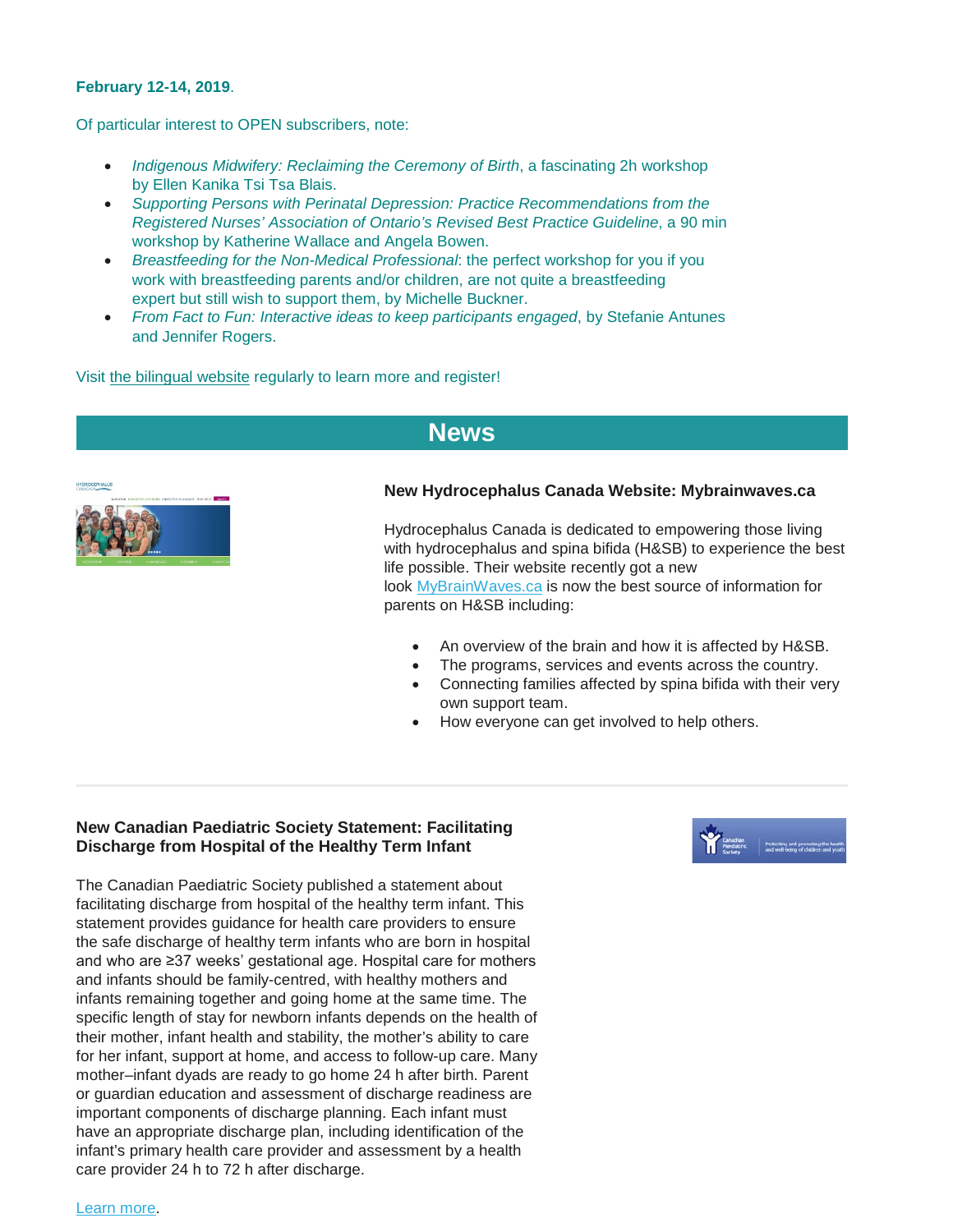

## **Parents and Clinicians Working Together to Improve Pain Management in Newborns**

High-quality synthesized evidence of effective pain management during painful procedures in newborns exists, but recommended strategies are used infrequently. However, parents of infants wish to partner with health care professionals to use pain-reduction strategies and comfort their babies during painful procedures. A research team headed by Dr. Denise Harrison and including parents of infants, the Baby-Friendly Initiative, clinicians and researchers of neonatal pain and knowledge translation, coproduced a five-minute parent-targeted and mediated video [\(BSweet2Babies\)](https://cmnrp.us11.list-manage.com/track/click?u=8a441ace1e52ae6e4762ed865&id=d4b5d5f9d8&e=34dfa22874). The video portrays babies having blood samples taken while being breastfed, held skin-to-skin and receiving sucrose.

To evaluate whether providing mother–baby units within hospitals in Ontario with the BSweet2Babies video before newborn screening increases use of recommended pain treatment during the procedures, compared with mother–baby units with usual education targeted at health care professionals only, a cluster randomized controlled trial will be conducted at the level of the whole unit. The primary outcome will be pain management during newborn screening.

[Learn more.](http://www.cmaj.ca/content/190/supplement/S26)

## **Marie and Joseph are the Top Ontario Baby Names of All-Time**

After naming their newborns, parents have up to 30 days to register their child's birth. Marie and Joseph rank as the most popular names for girls and boys born in Ontario over the past 100 years. Since the Roaring Twenties, Marie ranked as the most popular girl's name for four decades, followed closely by Mary. Joseph ranked first in boy names over a 30-year period. The most popular baby name for boys in 2017 was Noah, which replaced Benjamin, while Olivia remained the most popular baby name for girls.

Learn more [here](http://s3.amazonaws.com/files.news.ontario.ca/mgs/en/learnmore/ontario_celebrates_a_century_of_baby_names/Backgrounder-BabyNames%20FINAL_ENG.doc) and [here.](http://s3.amazonaws.com/files.news.ontario.ca/mgs/en/learnmore/ontario_celebrates_a_century_of_baby_names/Backgrounder-BabyNames%20Regions_Cities%202017_FINAL_ENG.docx)



## **Participants Needed: Patient Decision Aid for Antidepressant Use in Pregnancy**

Dr. Simone Vigod, psychiatrist and scientist at Women's College Hospital (WCH), and her research team from across Canada have developed an interactive online patient decision tool to help women make choices about antidepressant use in pregnancy. To evaluate the tool, WCH is looking for clinical trial participants to use and assess the web-based tool to determine its success in helping women work through this challenging decision. People are eligible to participate if they meet the following conditions:

• Are planning a pregnancy or are currently within their first trimester.

• Have been offered to start or continue using an antidepressant to treat their depression by their doctor.

• Are having problems deciding what to do.

Encourage individuals who are eligible to complete the [pre-](http://www.surveymonkey.com/r/BKN7ZLY)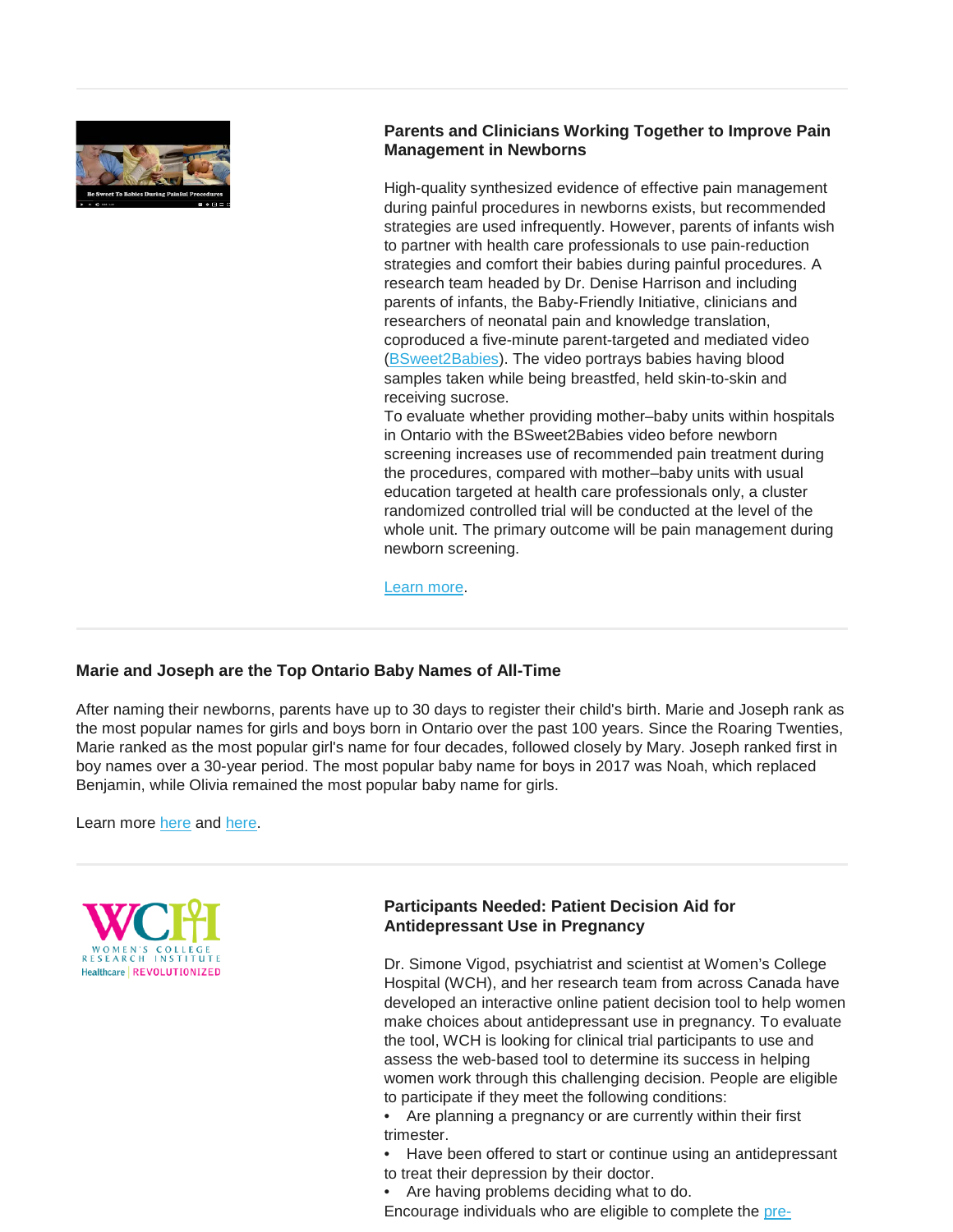#### [screening questionnaire.](http://www.surveymonkey.com/r/BKN7ZLY)

#### [Learn more.](https://www.womensresearch.ca/our-research/mental-health/PDA-for-antidepressant-use-in-pregnancy)



# **[New resources](http://)**

#### **NEW Promotional Materials for the Ontario Prenatal Education Program Directory!**

Prenatal education matters! Promote the Ontario Prenatal Education Program Directory to future parents on your website, through social media, on waiting room screens or in person with the new promotional materials developed by Best Start:

- The [bilingual postcard.](https://www.beststart.org/resources/rep_health/pdf/E44-B_PrenatalEdDirectory_Postcard.pdf)
- The [bilingual flyer.](https://www.beststart.org/resources/rep_health/pdf/E45-B_prenatalEdDirectory_flyer.pdf)
- The horizontal website banner in [English](https://www.beststart.org/resources/rep_health/pdf/E46-E3.jpg) or [French.](https://www.beststart.org/resources/rep_health/pdf/E46-F3.jpg)
- The square website banner in [English](https://www.beststart.org/resources/rep_health/pdf/E46-E2.jpg) and [French.](https://www.beststart.org/resources/rep_health/pdf/E46-F2.jpg)



### **Free Online Course: Optimizing The Human Milk Diet For Preterm Infants**

In this course, you'll learn about the advantages of enteral (i.e. through the digestive tract) feeding; identify the beneficial effects of a human milk diet in the premature infant; review human milk fortification strategies; and plan a discharge diet for a preterm infant.

[Learn more.](https://anhi.org/education/course-catalog/DC11D716DA2840A29C9C7E4A62DFF5CD)

## **Recorded Webinar: Birth, Bath and Beyond - The Science and Safety of Waterbirth**

Waterbirth is more than a fad or trend – it is evidence-based practice in hospitals, birth centers, and home birth throughout the world. Relaxing in water during labor eases discomfort and creates a gentler birth process.

The benefits of warm water immersion in labor and birth have been studied for over three decades. This course will explain why to integrate water immersion as a comfort measure during birth and highlight the benefits of waterbirth as part of a gentle birth approach to maternity care. Special emphasis is given on newborn transitional physiology, the latest research and the impact of the ACOG opinion. The science and safety of birth in water include: Mobility, Intimacy, Research, Consciousness, and Fetal and Newborn Capabilities.



[Learn more.](https://www.vconferenceonline.com/microsite/html/event.aspx?id=1317)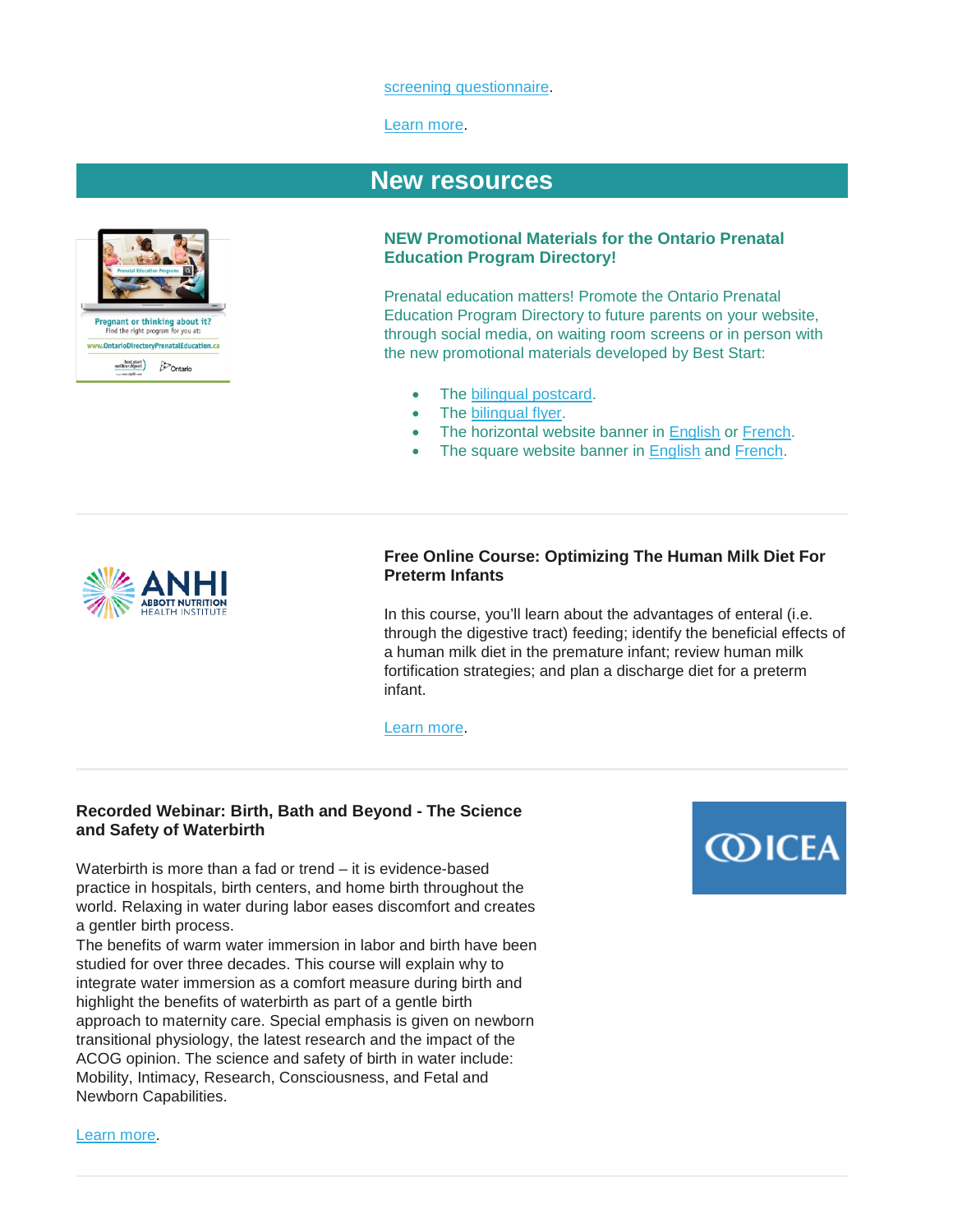## **On Demand Webinar on Perinatal Mood and Anxiety Disorders**

In this on-demand webinar offered by [ICEA,](https://icea.org/) you will learn about the many faces of Perinatal Mood and Anxiety Disorders (PMADs) including signs and symptoms, risk factors, screening, breastfeeding, and treatment options. You will also learn ways of integrating and teaching useful information about PMADs to your moms and families. Note that a fee of 25 USD applies.

[Watch the webinar.](https://icea.org/perinatal-mood-and-anxiety-disorders-an-overview/)





#### **Speaking of perinatal mood disorders...**

Best Start dedicated an entire session on this very topic at the upcoming 2019 conference! Check out [our program,](https://en.beststart.org/2019-Conference/program) and register soon to take advantage of the early bird rates!

#### **Online courses by CanFASD**

CanFASD offers two online courses:

- [The Prevention Conversation: An online curriculum:](https://estore.canfasd.ca/prevention-conversation) provides front-line health and social services professionals with the knowledge, skills, and confidence to engage their clients/patients in a supportive and non-judgmental conversation about alcohol use during pregnancy, its lasting effects on the developing child, and resources and supports available to women of childbearing age.
- [Foundations in FASD:](https://estore.canfasd.ca/foundations-in-fasd) basic training course intended for everyone that will come into contact with individuals with FASD including all sectors of work, families, individuals with FASD, spouses, and the general public.



Best Start's bilingual [Prenatal Education Key Messages for Ontario](http://www.ontarioprenataleducation.ca/) website contains messages to give to future parents, supporting evidence, resources, links and references on 25 prenatal topics. To ensure that you use only the most recent version when handing out PDFs to your clients, or when discussing the key messages topics, make sure to visit the website regularly and to register to receive updates notifications!

# **[Recent studies](http://)**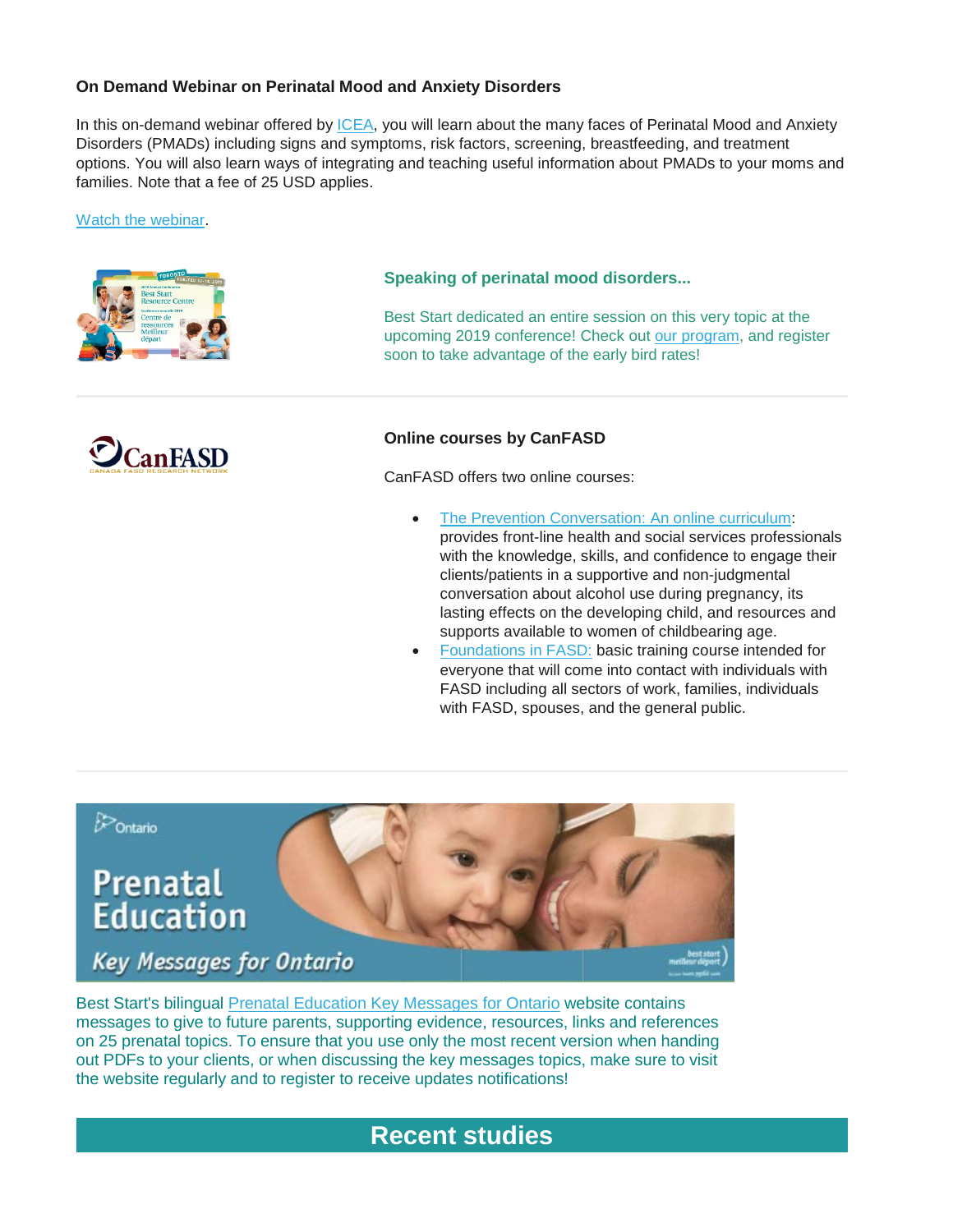## **Exclusive Breastfeeding in Hospital Predicts Longer Breastfeeding Duration in Canada: Implications for Health Equity**

Breastfeeding has many established health benefits for women and children. The association between maternal education, newborn feeding in hospital, and long‐term breastfeeding duration were examined in 3195 Canadian mother‐infant dyads in the CHILD pregnancy cohort. Newborn feeding was documented from hospital records. Caregivers reported sociodemographic factors and infant feeding at 3, 6, 12, 18, and 24 months. Overall, 97% of newborns initiated breastfeeding and 74% were exclusively breastfed in hospital. Exclusively breastfed newborns were ultimately breastfed longer compared with those who received formula supplementation during their hospital stay. After controlling for maternal age, ethnicity, birth mode, and gestational age, exclusively breastfed newborns had a 21% reduced risk of breastfeeding cessation. This effect was strongest among women without a postsecondary education. Taken together, these results suggest that exclusive breastfeeding in hospital is associated with longer breastfeeding duration, particularly among women of lower socioeconomic status. Initiatives that support exclusive breastfeeding of newborns in hospital could improve long‐term breastfeeding rates and help reduce health inequities arising in early life.

#### [Learn more.](http://childstudy.ca/wp-content/uploads/2018/03/Vehling_et_al-2018-Birth.pdf)



## **Speaking of supporting breastfeeding...**

It takes a village to support someone's breastfeeding journey. Even if you are not a breastfeeding expert, you can help. Learn how at our upcoming 2019 conference, in the session [Breastfeeding for the Non-Medical Professional](https://en.beststart.org/2019-Conference/program#A2) !

## **Personality Traits Predict Meeting the WHO Recommendation of 6 Months' Breastfeeding - A Prospective General Population Cohort Study**

The purpose of this study was to investigate the associations of personality and symptoms of anxiety and depression during and after pregnancy with meeting the World Health Organization (WHO) recommendation of 6 months' exclusive breastfeeding. In their first trimester of pregnancy, 5784 pregnant women were enrolled in Dutch primary obstetric care centers and hospitals, of which 2927 completed the breastfeeding assessments 6 months postpartum.Logistic regression analyses were performed to test the associations of "big five" personality traits (NEO Five Factor Inventory), anxiety (State-Trait Anxiety Inventory), and depression (Edinburgh Postnatal Depression Scale) symptom levels during pregnancy and postpartum with meeting the WHO recommendation of 6 months' exclusive breastfeeding. Agreeableness and openness were positively associated with meeting the WHO recommendation, whereas extraversion and neuroticism were negatively associated. After adjustment for both antenatal and postpartum symptom levels of anxiety and depression, the associations of the agreeableness, extraversion, and openness personality traits remained strong and statistically significant. These results suggest that 1) In contrast to earlier findings, personality traits may be of greater importance than symptoms of anxiety and depression for meeting the WHO recommendation of 6 months' exclusive breastfeeding and 2) Patient-centered care should take personality into account in an effort to tailor interventions to optimize breastfeeding behavior.

#### [Learn more.](https://journals.lww.com/advancesinneonatalcare/Abstract/publishahead/Personality_Traits_Predict_Meeting_the_WHO.99769.aspx)

## **Omega**‐**3 Fatty Acid Addition During Pregnancy**

Preterm birth (babies born before 37 weeks pregnancy (gestation)) is a leading cause of disability or death in the first five years of life. Fish and fish oil contain omega‐3 LCPUFA (particularly docosahexaenoic acid (DHA) and eicosapentaenoic acid (EPA)) and have been associated with longer pregnancies. Do omega‐3 long chain polyunsaturated fatty acids (LCPUFA) taken during pregnancy ‐ either as supplements or as dietary additions in food (such as some types of fish) ‐ improve health outcomes for babies and their mothers? 70 randomised controlled trials (RCTs) involving 19,927 women were reviewed. Most trials evaluated a group of women who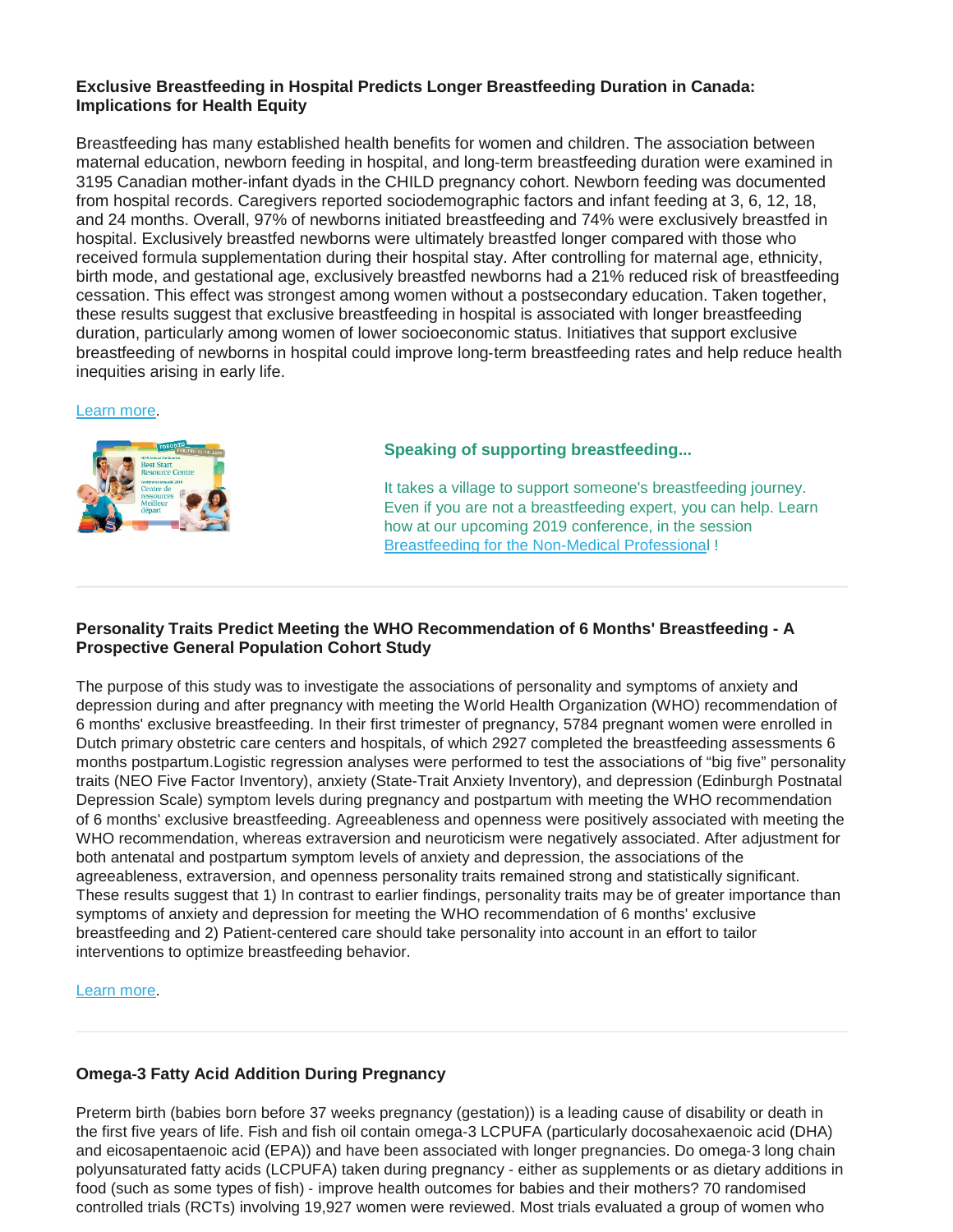received omega‐3 LCPUFA and compared them with a group of women who received something that looked like omega‐3 LCPUFA but did not contain it (placebo) or received no omega‐3. Altogether, the incidence of preterm birth (before 37 weeks) and very preterm birth (before 34 weeks) was lower in women who received omega‐3 LCPUFA compared with no additional omega‐3. There were also fewer babies with low birthweight. However, omega-3 LCPUFA probably increased the incidence of pregnancies continuing beyond 42 weeks, although there was no difference identified in induction of labour for post-term pregnancies. The risk of the baby dying or being very sick and going to neonatal intensive care may be lower with omega‐3 LCPUFA compared with no omega-3. There didn't seem to be any differences between the omega-3 LCPUFA groups and no omega‐3 groups in child development and growth. This review suggests that **increasing omega**‐**3 LCPUFA intake during pregnancy, either through supplements or in foods, may reduce the incidence of preterm birth** (before 37 weeks and before 34 weeks) and there may be less chance of having a baby with a low birthweight. Women who take omega‐3 LCPUFA supplements during pregnancy may also be more likely to have longer pregnancies. More studies are underway and their results will be included in a further update of this review. Future studies could consider if and how outcomes may vary in different populations of women, and could test different ways of increasing omega‐3 LCPUFA during pregnancy.

[Learn more](https://www.nytimes.com/2018/11/19/well/family/omega-3s-fish-oil-preterm-birth-premature-pregnancy.html?rref=collection%2Fsectioncollection%2Fhealth) and [access the study.](https://www.cochranelibrary.com/cdsr/doi/10.1002/14651858.CD003402.pub3/full)

## **Intrauterine Alcohol Exposure and Offspring Mental Health: A Systematic Review**

High levels of alcohol use in pregnancy have been shown to be associated with negative physical health consequences in offspring. However, the literature is less clear on the association of alcohol use in pregnancy and offspring mental health disorders. A systematic review was conducted to evaluate studies examining this association. Studies were identified by searching PsycINFO, PubMed and Web of Science, and were included if they examined alcohol use during pregnancy as an exposure and offspring mental health at age 3 or older as an outcome. We excluded non-English language publications, and studies of foetal alcohol syndrome. Thirtythree studies were included and were categorised by mental health outcomes: anxiety/depression, emotional problems, total internalising problems, total problem score, and conduct disorder. Over half of the analyses reported a positive association of intrauterine alcohol exposure and negative offspring mental health outcomes. Our review suggests that **maternal alcohol use during pregnancy is associated with negative offspring mental health outcomes, even at low to moderate levels of alcohol use**. Future investigation using methods that allow stronger causal inference are needed to further investigate if these associations shown are causal.

#### [Learn more.](https://psyarxiv.com/yk865/)

## **Uninterrupted Infant Sleep, Development, and Maternal Mood**

Contrary to the importance of total sleep duration, the association between sleeping through the night and development in early infancy remains unclear. This study aimed to investigate the proportion of infants who sleep through the night (6- or 8-hour sleep blocks) at ages 6 and 12 months in a longitudinal cohort and to explore associations between sleeping through the night, mental and psychomotor development, maternal mood, and breastfeeding. At 6 and 12 months of age, maternal reports were used to assess the longest period of uninterrupted infant sleep and feeding method ( $n = 388$ ). Two different criteria were used to determine if infants slept through the night: 6 and 8 hours of uninterrupted sleep. Mental and psychomotor developmental indices (Bayley Scales of Infant Development II) and maternal mood (Center for Epidemiologic Studies Depression Scale) were measured at 6, 12, and 36 months of age. Using a definition of either 6 or 8 hours of uninterrupted sleep, we found that **27.9% to 57.0% of 6- and 12-month-old infants did not sleep through the night**. Linear regressions revealed no significant associations between sleeping through the night and concurrent or later mental development, psychomotor development, or maternal mood (P> .05). However, **sleeping through the night was associated with a much lower rate of breastfeeding (P < .0001).** Considering that high proportions of infants did not sleep through the night and that no associations were found between uninterrupted sleep, mental or psychomotor development, and maternal mood, expectations for early sleep consolidation could be moderated.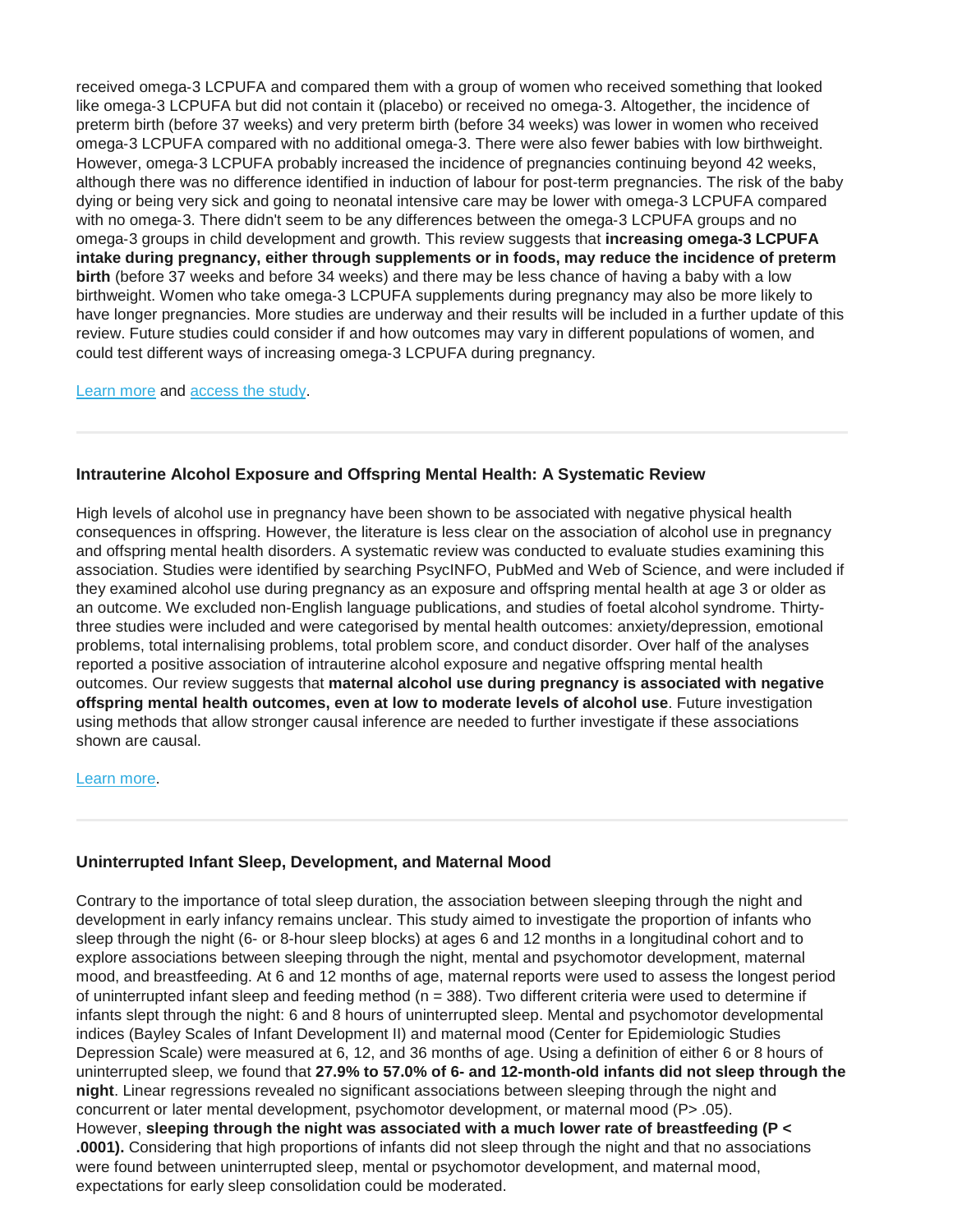#### [Learn more](https://consumer.healthday.com/sleep-disorder-information-33/misc-sleep-problems-news-626/your-6-month-old-isn-t-sleeping-through-the-night-relax-739540.html) and [access the article.](http://pediatrics.aappublications.org/content/early/2018/11/08/peds.2017-4330)



#### **Speaking of infant sleep...**

Best Start developed a series of resources for parents on this very topic. Intended for parents of infants from 0-12 months and for all who care for infants, they provide healthy sleep tips as well information on how to reduce the risks of Sudden Infant Death Syndrome (SIDS) and other sleep related causes of infant death.

- The **Sleep Well, Sleep Safe booklet** available in [English](http://www.beststart.org/resources/hlthy_chld_dev/pdf/BSRC_Sleep_Well_resource_FNL_LR.pdf) and [French.](http://www.meilleurdepart.org/resources/develop_enfants/pdf/BSRC_Sleep_Well_resource_FR_LR.pdf)
- The **Healthy and safe sleep tips for infants 0-12 months**, available in [English](http://en.beststart.org/resources-and-research/healthy-and-safe-sleep-tips-infants-0-12-months) and [French.](http://http/fr.meilleurdepart.org/ressources/conseils-pour-des-habitudes-de-sommeil-saines)

#### **Anger in the Context of Postnatal Depression: An Integrative Review**

Contrary to social constructions of new motherhood as a joyous time, mothers may experience postnatal depression and anger. Although postnatal depression has been thoroughly studied, the expression of maternal anger in the context of postnatal depression is conceptually unclear. This integrative review investigated the framing of anger in the context of postnatal depression. Seven qualitative and 17 quantitative papers that addressed maternal anger and postnatal depression were selected and analyzed. This review indicated that anger was a salient mood disturbance for some postnatally depressed women with themes integrated as: (i) anger accompanying depression, (ii) powerlessness as a component of depression and anger, and (iii) anger occurring as a result of expectations being violated. These findings indicate that **anger can coexist with women's postnatal depression**. Anger can be expressed toward the self and toward children and family members with negative relationship effects. Authors recommend that health care providers and researchers consider anger in the context of postnatal mood disturbances.

#### [Learn more.](https://www.ingentaconnect.com/content/bsc/bir/2018/00000045/00000004/art00002)

## **Who Owns the Baby? A Video Ethnography of Skin-to-Skin Contact After a Caesarean Section**

This video ethnography of skin-to-skin contact highlights the impact of the operating theatre environment on health professionals' actions and mothers' perceptions of closeness and 'ownership' of their babies. They found that the maternal body was divided in the operating theatre and mothers were perceived as 'separate' from their baby in the operating theatre and recovery. Obstetricians' were viewed to 'own' the lower half of women; anaesthetists were viewed to 'own' the top half and midwives were viewed to 'own' the baby after birth. Midwives' responsibility for the baby either negatively or positively affected the mother's ability to 'own' her baby, because midwives controlled what maternal-infant contact occurred. Mothers desired closeness with their baby, including skin-to-skin contact, however they realised that 'owning' their baby in the surgical environment could be challenging. The authors emphasise the importance of skin-to-skin contact and avoiding maternalinfant separation.

#### [Learn more.](https://www.sciencedirect.com/science/article/pii/S1871519217302408)

#### **Cup Feeding as a Supplemental, Alternative Feeding Method for Preterm Breastfed Infants: An Integrative Review**

The purpose of this integrated review is to synthesize and critically analyze research related to the safety and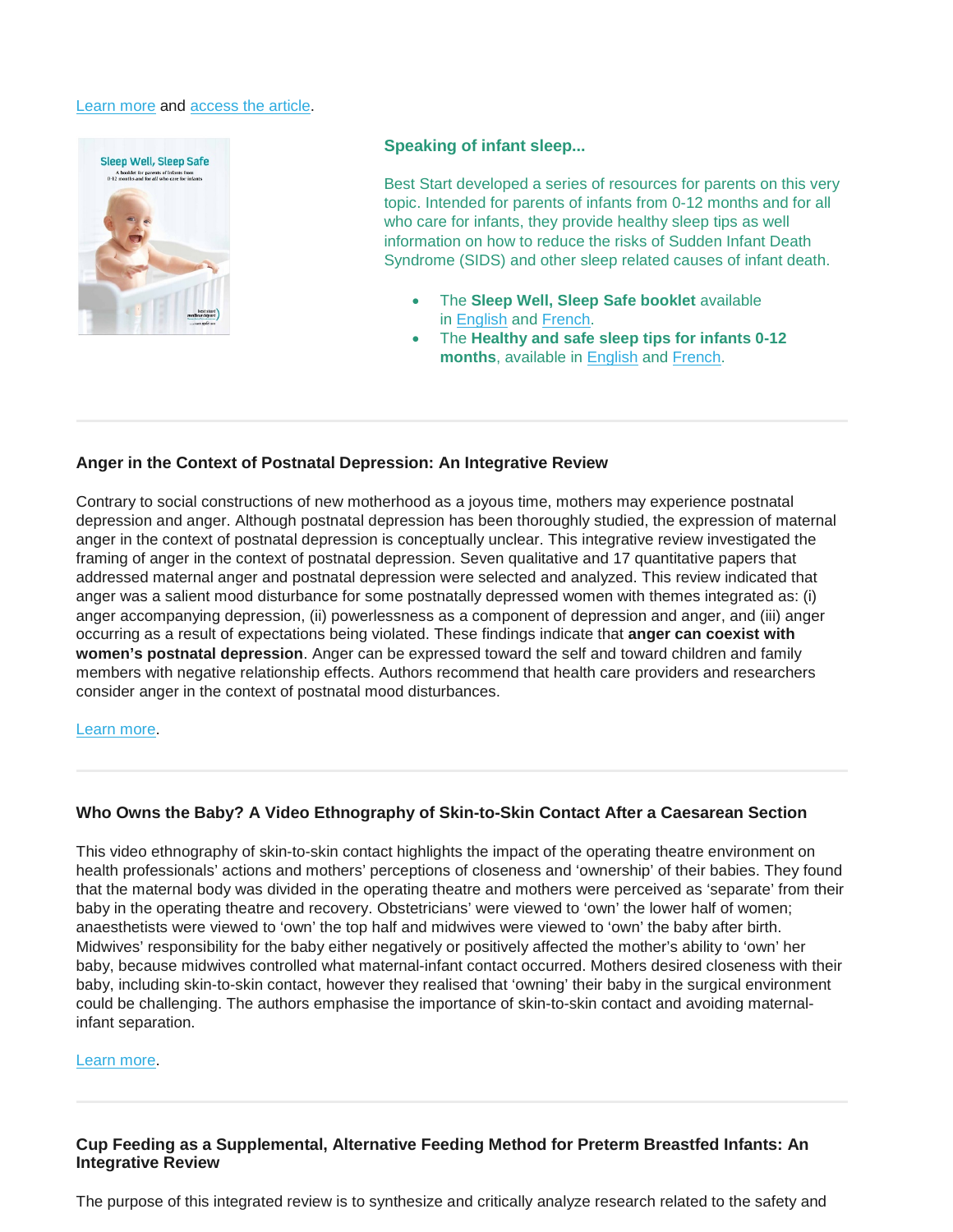efficacy of cup feeding as an alternative, supplemental feeding method for breastfed infants. The electronic data bases of PubMed, CINAHL and others were used to identify studies published in English from 1998-2017. 12 studies met full inclusion and exclusion criteria. Studies were examined for information on safety and efficacy of cup feeding as an alternative, supplemental feeding method for preterm breastfed infants. Studies were grouped into categories of outcomes that included (a) safety and physiologic properties; (b) breastfeeding outcomes. Use of cup feeding resulted in more stable heart rate and oxygen saturation than bottle feeding with similar weight gain. Additionally, breastfeeding rates were higher at discharge with continued higher rates at 3 and 6 months post-discharge for cup fed infants. Premature infants face more breastfeeding obstacles than term infants. **The potential for cup feeding as an alternative to bottle-feeding for breast fed preterm infants is positively supported by these results.** It is fundamentally important for NICU professionals to establish a protocol, education and training for the potential use of this feeding method for this vulnerable population.

#### [Learn more.](https://www.ncbi.nlm.nih.gov/pubmed/30328044)



west in one was so

#### **Speaking of feeding preterm babies...**

Developed by Best Start and the BFI Strategy for Ontario, the **Late Preterm breastfeeding booklet** supports families who have a late preterm baby born between 34 and 37 weeks gestation and who plan to breastfeed and/or provide breast milk to their baby. Topics include: breastfeeding your late preterm baby, skin-to-skin contact and Kangaroo care, tips to getting off to a good start, pumping, feeding your baby at the hospital and tips for when you take your baby home.

#### They are available

in [English,](http://www.beststart.org/resources/breastfeeding/B26E-BreastfeedingYourLatePretermBaby.pdf) [French,](http://www.beststart.org/resources/breastfeeding/B26F-Allaitervotrebebepeupremature.pdf) [Arabic,](http://www.beststart.org/resources/breastfeeding/latepreterm/PretermLateBF_B26-AR.pdf) [Bengali,](http://www.beststart.org/resources/breastfeeding/latepreterm/PretermLateBF_B26-BN.pdf) [Chinese,](http://www.beststart.org/resources/breastfeeding/latepreterm/PretermLateBF_B26-CH.pdf) [Farsi,](http://www.beststart.org/resources/breastfeeding/latepreterm/PretermLateBF_B26-FA.pdf) [Gujarati,](http://www.beststart.org/resources/breastfeeding/latepreterm/PretermLateBF_B26-GU.pdf) [Hindi,](http://www.beststart.org/resources/breastfeeding/latepreterm/PretermLateBF_B26-HI.pdf) [Korean,](http://www.beststart.org/resources/breastfeeding/latepreterm/PretermLateBF_B26-KO.pdf) [Punjabi,](http://www.beststart.org/resources/breastfeeding/latepreterm/PretermLateBF_B26-PU.pdf) [Russian,](http://www.beststart.org/resources/breastfeeding/latepreterm/PretermLateBF_B26-RU.pdf)[Serbian,](http://www.beststart.org/resources/breastfeeding/latepreterm/PretermLateBF_B26-SER.pdf) [Somali,](http://www.beststart.org/resources/breastfeeding/latepreterm/PretermLateBF_B26-SO.pdf) [Spanish,](http://www.beststart.org/resources/breastfeeding/latepreterm/PretermLateBF_B26-SP.pdf) [Tagalog,](http://www.beststart.org/resources/breastfeeding/latepreterm/PretermLateBF_B26-TAG.pdf) [Tamil,](http://www.beststart.org/resources/breastfeeding/latepreterm/PretermLateBF_B26-TAM.pdf) [Urdu](http://www.beststart.org/resources/breastfeeding/latepreterm/PretermLateBF_B26-UR.pdf) and [Vietnamese.](http://www.beststart.org/resources/breastfeeding/latepreterm/PretermLateBF_B26-VI.pdf)

#### **Effectiveness of Targeting Fathers for Breastfeeding Promotion: Systematic Review and Meta-Analysis**

This review includes the first documented meta-analysis done on the effectiveness of targeting fathers for promoting breastfeeding (BF). Assessments have been done for a primary outcome and for six more secondary outcomes. Eight studies, including 1852 families, were included in meta-analysis and others in narrative synthesis of the outcomes. Exclusive BF at six months was significantly higher in the intervention groups. The risk ratio at 4 months was 1.52. Risk of full-formula-feeding and the occurrence of lactation-related problems were lower in the intervention groups. More likelihood of rendering support in BF-related issues was seen in intervention groups. Increase of maternal knowledge and favorable attitudes on BF were higher in the intervention groups. The quality of evidence according to GRADE was "low" (for one outcome), "moderate" (for four outcomes), and "high" (for two outcomes). In conclusion, targeting fathers in promotion of BF has provided favorable results for all seven outcomes with satisfactory quality of evidence.

#### [Learn more.](https://www.healthevidence.org/view-article.aspx?a=effectiveness-targeting-fathers-breastfeeding-promotion-systematic-review-meta-34427)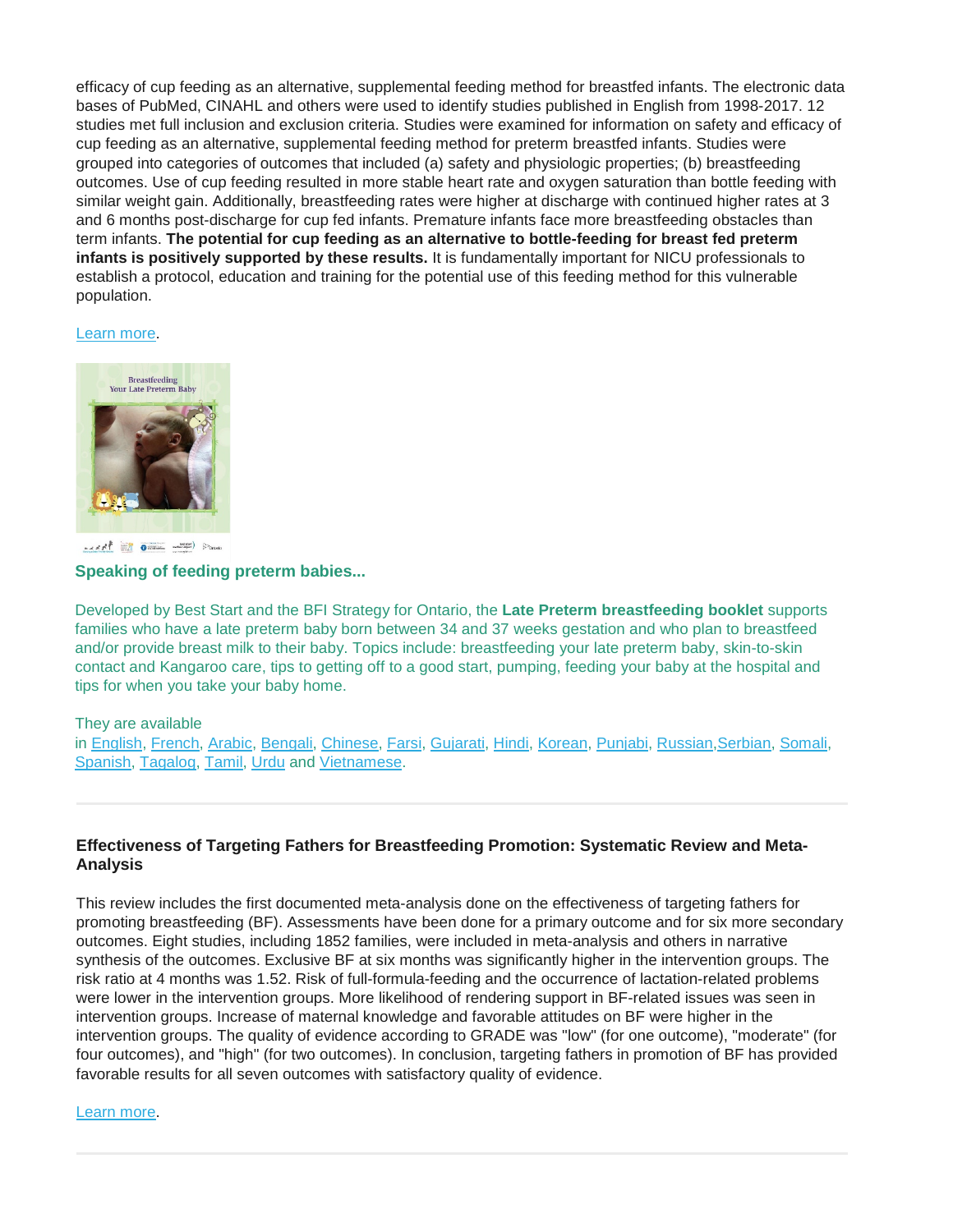## **The Bowel Movement Characteristics of Exclusively Breastfed and Exclusively Formula Fed Infants Differ During the First Three Months of Life**

Breastfed infants pass more stools and more liquid stools than formula fed infants and some have no bowel movements or infrequent stools for several days or weeks. One hundred and eighteen exclusively breastfed and exclusively formula fed infants were compared for the first three months. The outcomes were the number and consistency of stools and the prevalence of infrequent stools. At three months, 84 infants remained and we compared 40 who were exclusively breastfed and 13 who were exclusively formula fed. Daily stool frequency was significantly higher in the breastfed than formula fed infants during the first and second months. Stools were more liquid in the breastfed infants during the first three months. Infrequent stools occurred in 28% of breastfed and 8% of formula fed infants at least once.  $(p = 0.25)$ . In conclusion, exclusively breastfed infants produced more stools than exclusively formula fed infants during the first two months and more liquid stools during the first three. Infrequent stools were 3.5 times more likely in the breastfed infants.

[Learn more.](https://www.ncbi.nlm.nih.gov/pubmed/30402945)



## **Stay connected!**

- **[Click4HP](https://listserv.yorku.ca/archives/click4hp.html)** is an international dialogue on health promotion. Participants exchange views on issues and ideas, provide leads to resources, and ask questions about health promotion.
- **[The Maternal Newborn and Child Health Promotion \(MNCHP\) Network](http://lists.beststart.org/listinfo.cgi/mnchp-beststart.org) -** A province-wide electronic forum for service providers working to promote preconception, prenatal and child health.
- **[Ontario Prenatal Education Network](http://fluidsurveys.com/surveys/ohpe/subscriptionsopen2015-2016/) -** A space where professionals can share information and resources, ask questions and collaborate with peers on topics related to prenatal education.
- **[Health Promotion Today](http://en.healthnexus.ca/)** 0ur blog keeps you informed of news and topics related to health promotion.